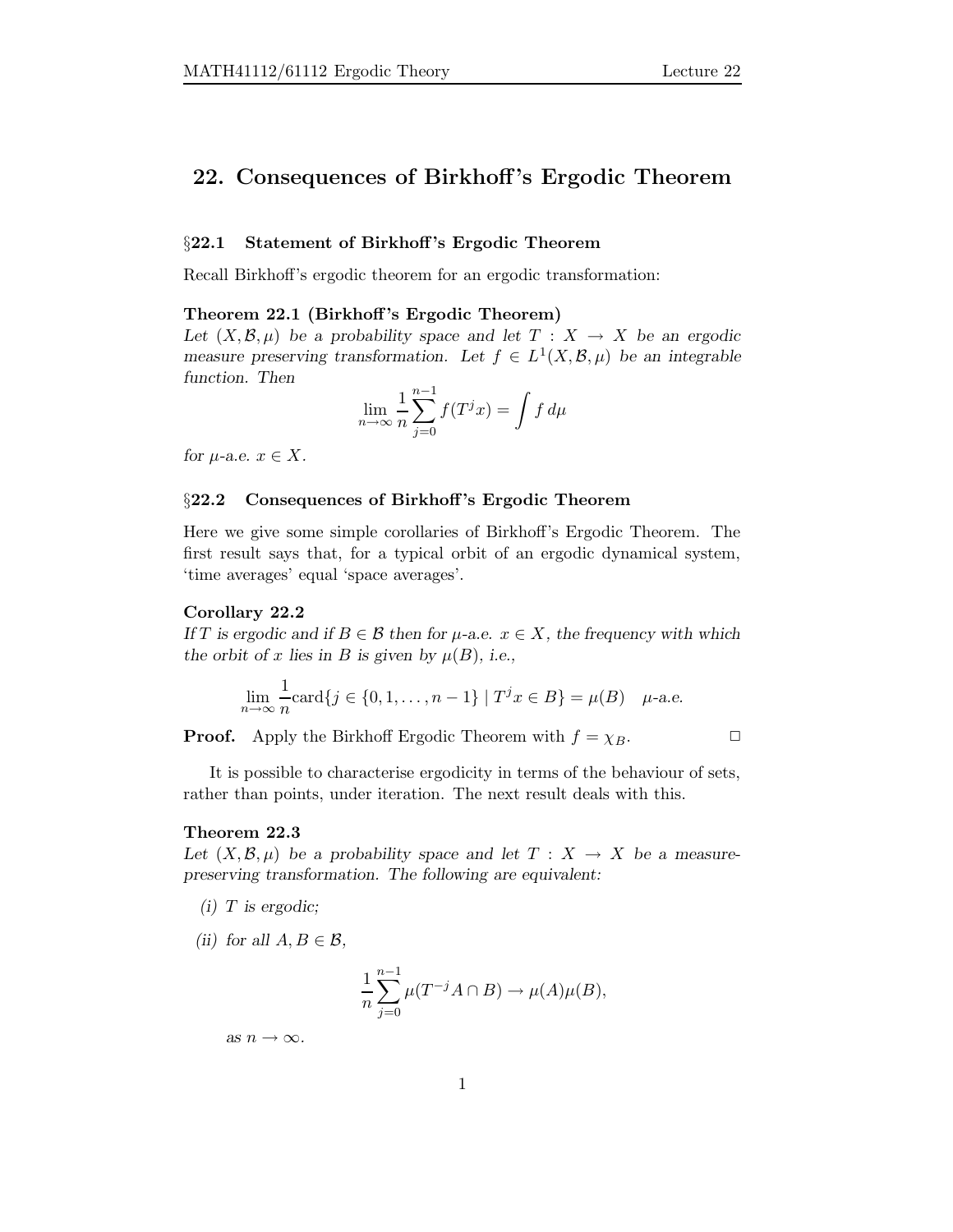**Proof.** (i)  $\Rightarrow$  (ii): Suppose that T is ergodic. Since  $\chi_A \in L^1(X, \mathcal{B}, \mu)$ , Birkhoff's Ergodic Theorem tells us that

$$
\frac{1}{n}\sum_{j=0}^{n-1}\chi_A\circ T^j\to \mu(A),\,\,\text{as}\,\,n\to\infty,
$$

 $\mu$ -a.e. Multiplying both sides by  $\chi_B$  gives

$$
\frac{1}{n}\sum_{j=0}^{n-1}\chi_A\circ T^j\,\chi_B\to\mu(A)\chi_B,\text{ as }n\to\infty,
$$

 $\mu$ -a.e. Since the left-hand side is bounded (by 1), we can apply the Dominated Convergence Theorem to see that

$$
\frac{1}{n} \sum_{j=0}^{n-1} \mu(T^{-j}A \cap B) = \frac{1}{n} \sum_{j=0}^{n-1} \int \chi_A \circ T^j \chi_B d\mu
$$
  
= 
$$
\int \frac{1}{n} \sum_{j=0}^{n-1} \chi_A \circ T^j \chi_B d\mu \to \mu(A)\mu(B),
$$

as  $n \to \infty$ .

(ii)  $\Rightarrow$  (i): Now suppose that the convergence holds. Suppose that  $T^{-1}A = A$  and take  $B = A$ . Then  $\mu(T^{-j}A \cap B) = \mu(A)$  so

$$
\frac{1}{n}\sum_{j=0}^{n-1}\mu(A)\to \mu(A)^2,
$$

as  $n \to \infty$ . This gives  $\mu(A) = \mu(A)^2$ . Therefore  $\mu(A) = 0$  or 1 and so T is ergodic. ✷

## §22.3 Applications

## §22.3.1 Normal numbers

A number  $x \in [0, 1)$  is called normal (in base 2) if it has a unique binary expansion, the digit 0 occurs in its binary expansion with frequency  $1/2$ , and the digit 1 occurs in its binary expansion with frequency  $1/2$ . We will show that Lebesgue a.e.  $x \in [0,1)$  is normal.

To see this, observe that Lebesgue almost every  $x \in [0, 1)$  has a unique binary expansion  $x = x_1x_2..., x_i \in \{0,1\}$ . Define  $Tx = 2x \mod 1$ . Then  $x_n = 0$  if and only if  $T^{n-1}x \in [0, 1/2)$ . Thus

$$
\frac{1}{n}\text{card}\{1 \leq i \leq n \mid x_i = 0\} = \frac{1}{n}\sum_{i=0}^{n-1} \chi_{[0,1/2)}(T^i x).
$$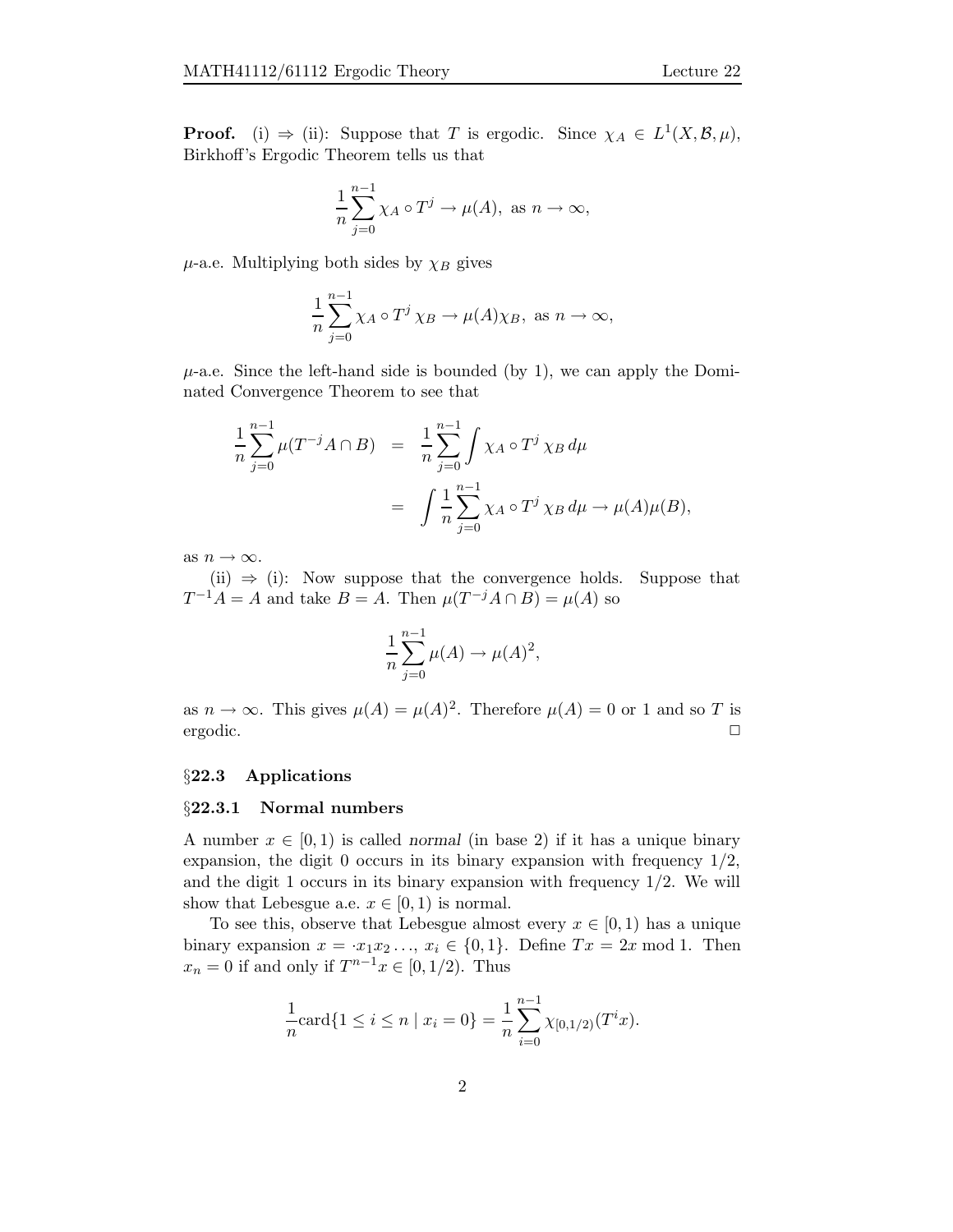Since T is ergodic (with respect to Lebesgue measure), for Lebesgue almost every point x the above expression converges to  $\int \chi_{[0,1/2)}(x) dx = 1/2$ . Similarly the frequency with which the digit 1 occurs is equal to  $1/2$ . Hence Lebesgue almost every point in  $[0, 1)$  is normal.

## Exercise 22.1

- (i) Let  $r \geq 2$ . What would it mean to say that a number  $x \in [0,1)$  is normal in base r?
- (ii) Prove that for each r, Lebesgue a.e.  $x \in [0,1)$  is normal in base r.
- (iii) Conclude that Lebesgue a.e.  $x \in [0,1)$  is simultaneously normal in every base  $r = 2, 3, 4, \ldots$

# Exercise 22.2

Prove that the arithmetic mean of the digits appearing in the base 10 expansion of Lebesgue-a.e.  $x \in [0,1)$  is equal to 4.5, i.e. prove that if  $x = \sum_{j=0}^{\infty} x_j/10^{j+1}, x_j \in \{0, 1, \ldots, 9\}$  then

$$
\lim_{n \to \infty} \frac{1}{n} (x_0 + x_1 + \dots + x_{n-1}) = 4.5 \text{ a.e.}
$$

# §22.3.2 Continued fractions

We will show that for Lebesgue a.e.  $x \in (0,1)$  the frequency with which the natural number  $k$  occurs in the continued fraction expansion of  $x$  is given by

$$
\frac{1}{\log 2} \log \left( \frac{(k+1)^2}{k(k+2)} \right).
$$

Let  $\lambda$  denote Lebesgue measure and let  $\mu$  denote Gauss' measure. Then  $\lambda$ -a.e. and  $\mu$ -a.e.  $x \in (0,1)$  is irrational and has an infinite continued fraction expansion

$$
x = \frac{1}{x_1 + \frac{1}{x_2 + \frac{1}{x_3 + \frac{1}{x_4 + \dotsb}}}}.
$$

Let T denote the continued fraction map. Then  $x_n = \lfloor 1/T^{n-1}x \rfloor$ .

Fix  $k \in \mathbb{N}$ . Then  $x_n = k$  precisely when  $[1/T^{n-1}x] = k$ , i.e.

$$
k \le \frac{1}{T^{n-1}x} < k+1
$$

which is equivalent to requiring

$$
\frac{1}{k+1} < T^{n-1}x \le \frac{1}{k}.
$$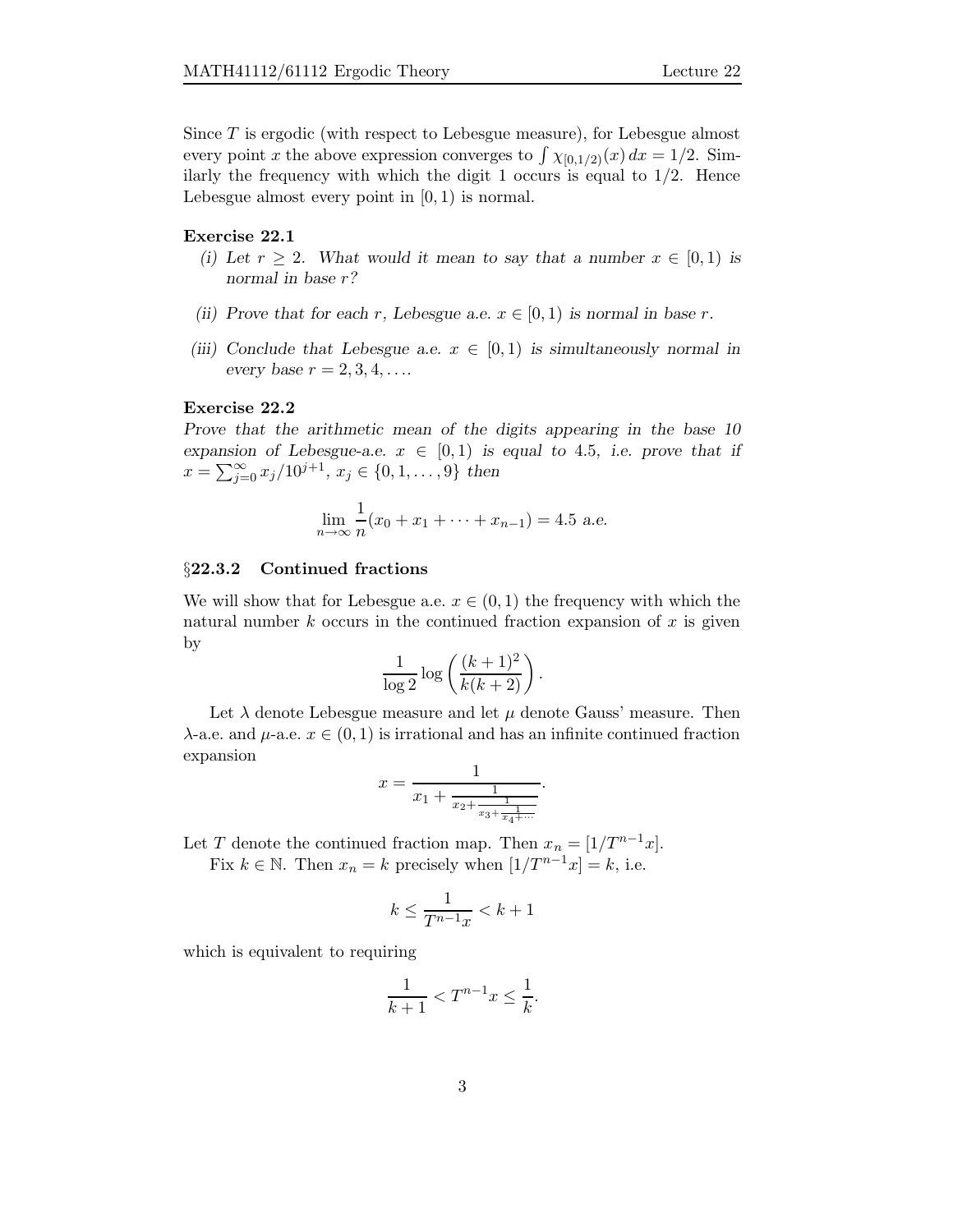Hence

$$
\frac{1}{n}\text{card}\{1 \leq i \leq n \mid x_i = k\} = \frac{1}{n}\sum_{i=0}^{n-1} \chi_{(1/(k+1),1/k]}(T^i x) \n\to \int \chi_{(1/(k+1),1/k]} d\mu \text{ for } \mu\text{-a.e. } x \n= \frac{1}{\log 2} \left[ \log \left(1 + \frac{1}{k}\right) - \log \left(1 + \frac{1}{k+1}\right) \right] \n= \frac{1}{\log 2} \log \frac{(k+1)^2}{k(k+2)}.
$$

As  $\mu$  and  $\lambda$  are equivalent, this holds for Lebesgue almost every point.

# Exercise 22.3

For  $x \in (0,1) \setminus \mathbb{Q}$  write its infinite continued fraction expansion as

$$
x = \frac{1}{x_1 + \frac{1}{x_2 + \frac{1}{x_3 + \dots}}}.
$$

Show that for Lebesgue almost every  $x \in (0,1)$  we have

$$
\frac{1}{n}(x_1 + x_2 + \dots + x_n) \to \infty
$$

as  $n \to \infty$ . (That is, for a typical point x, the average value of the coefficients in its continued fraction expansion is infinite.)

## §22.4 A card trick

## §22.4.1 The trick

Here is a way to impress your non-mathematical friends with Birkhoff's Ergodic Theorem!

Take two or three packs of cards and keep only the aces, twos, threes and fours (an ace counts as a one for this trick). Shuffle the cards.

Ask each member of the audience to pick a number—their 'initial number' between one and four, and to keep that number secret. The rules of the game are as follows. Deal out the cards, one at a time. Each member of the audience counts out their initial number of cards; the value of this card becomes their new number. Now the audience member counts out their new number of cards, whereupon the value of this card becomes their new number. Repeat until the pack of cards is exhausted.

Thus, suppose that the audience member initially chooses 3. The dealer starts dealing out the cards, say with values 1,3,2. The value 2 of the third card becomes the audience member's new number. Now the dealer counts out another 2 cards: 3,1, say. The value 1 becomes the new number, etc.